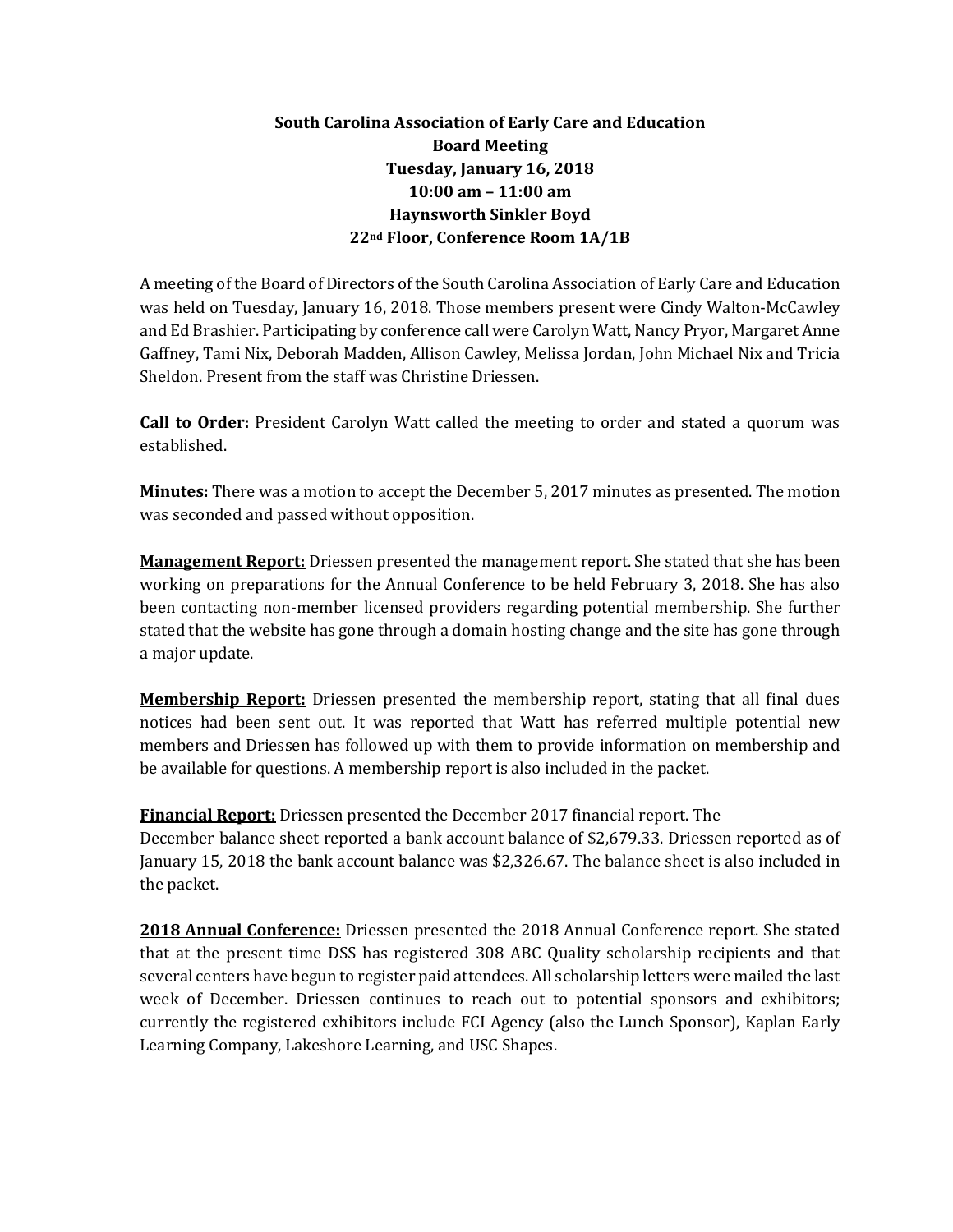Driessen reported that CCCCD had approved all sessions as submitted except for one Growth & Development session; she asked for input as to how the description and/or the content couple be modified to comply with the guidelines for a Growth & Development session, and Walton-McCawley provided information on the SC Core Competencies guidelines and where to find them. Driessen will contact the presenter for this session to discuss. Driessen also reported that one presenter, Tameka T. Phillips, who was to present on the Carolina Peace Project had to cancel her participation in the conference. Walton-McCawley stated that Phillips has been a no-show when scheduled to present at previous annual conferences, and it was determined that, should she send in a proposal to present at future conferences, we should not consider accepting it. Walton-McCawley stated that she would send a proposal for an additional workshop since one was cancelled.

Driessen stated that volunteers would be needed for room proctors at the conference. Walton-McCawley committed to five volunteers from her centers, and Watt, Cawley, and John Michael Nix also committed to volunteering. Driessen asked if any board members would consider donating teal folders and/or cases of water for the conference. Walton-McCawley stated that she would donate the folders; it was decided that each board member would donate a case of water.

**Legislative Report:** Sheldon reported that Amanda Adler from the Committee on Children and Senator Shealy's General Committee are looking to hold a stakeholders' meeting on an upcoming Friday with hopes that members of SCAECE, Boys and Girls Clubs, YMCA's, United Way, Parks & Recreation, and After School Alliance will all participate. She reported that the YMCA's are shopping a "voluntary" license that meets most of what our bills are asking for, but that it's the "voluntary" nature and no oversight that causes a problem.

She reported that a children's affairs committee meeting would be held on Wednesday, January 17, 2018 at 3:00pm. The purpose of the meeting is to look at bills (S794 and 805) which would create a department of children's services, the goal being to bring everything under one administration to minimize duplication of effort. Sheldon stated that both she and Thordahl plan to attend the meeting.

Sheldon stated that Thordahl and Amanda Adler have spoken to discuss wrap back and how to deal with the increased cost to SLED. It was reported that the Committee on Children is likely to call a shareholder meeting to further discuss this. Sheldon stated that Erickson does not want the cost to be passed along to providers, but that we also need to understand what the cost is. She stated if we do not get wrap back, providers will have to pay for current staff who have been with them for more than five years to have new fingerprints done and then have each staff member rechecked every five years from ongoing, the cost of which could be huge.

Sheldon affirmed that DSS Regulations have still not yet been sent to the legislature. She said that she is suspending future meetings of the Governor's Advisory Board until the regulations are sent for approval.